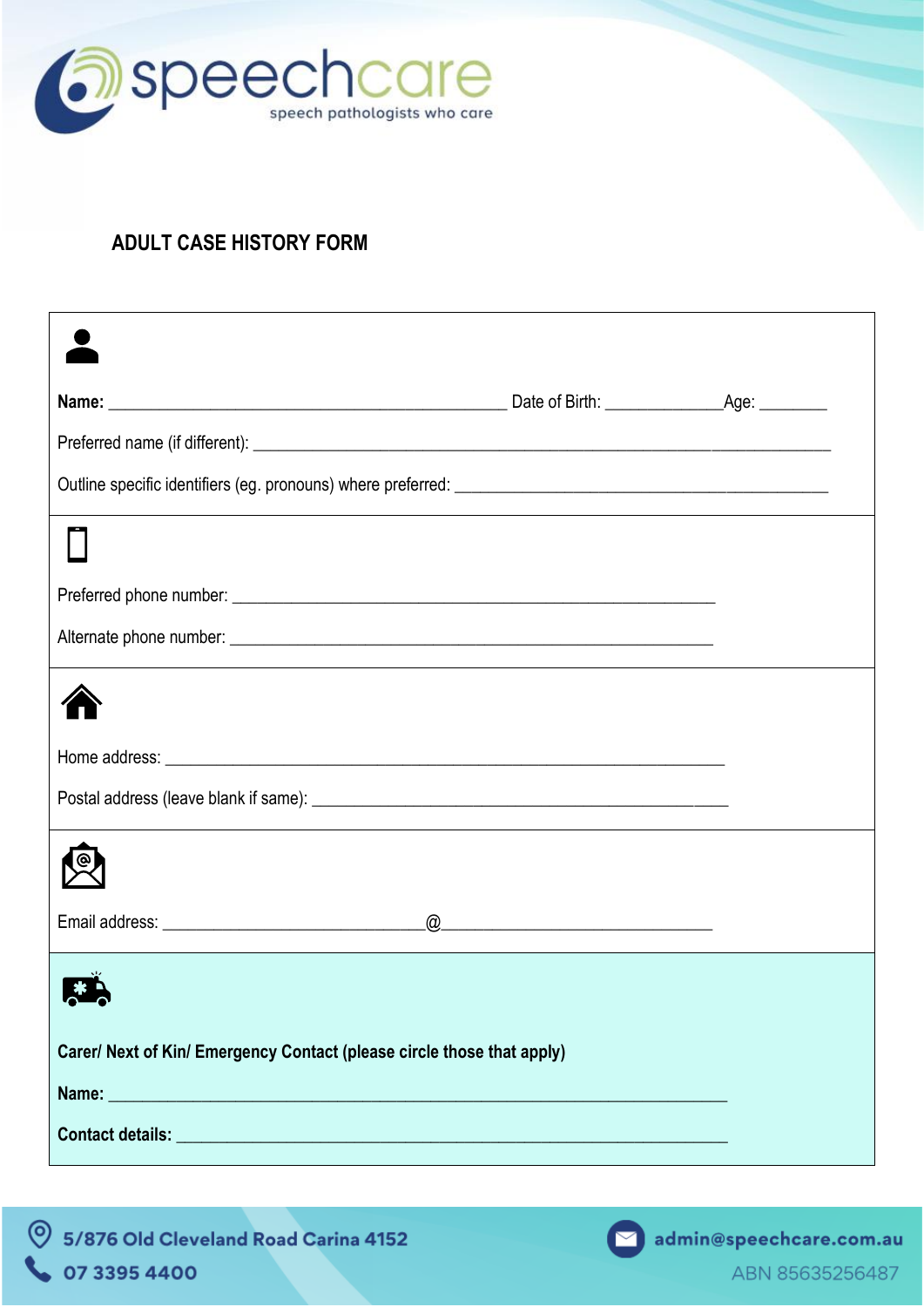| Do you have private health insurance? Yes<br>No                                                    |
|----------------------------------------------------------------------------------------------------|
|                                                                                                    |
|                                                                                                    |
| Medical Practitioner/referring doctor (GP/Specialist): __________________________                  |
|                                                                                                    |
|                                                                                                    |
| Aboriginal or Torres Strait Islander? Yes<br>No                                                    |
| Do you speak a language other than English at home?<br>Yes<br><b>No</b><br>If yes, please specify: |
|                                                                                                    |
| How did you hear about us?                                                                         |
| □ Google/Website □ GP/Specialist Referral □ Family/ Friends<br>Other <u>Chambridge</u>             |

| Referral Information                                                |  |
|---------------------------------------------------------------------|--|
| Reason for referral:                                                |  |
| <b>Accent Reduction</b><br>Voice<br>Stuttering                      |  |
| <b>Swallowing /Mealtimes</b><br>Speaking in Public □ Adult Literacy |  |
| Difficulties with language (ie after Stroke/Brain Injury)           |  |
| Speech difficulties (including slurred speech)<br>乚                 |  |
|                                                                     |  |
| Notes:                                                              |  |
|                                                                     |  |
|                                                                     |  |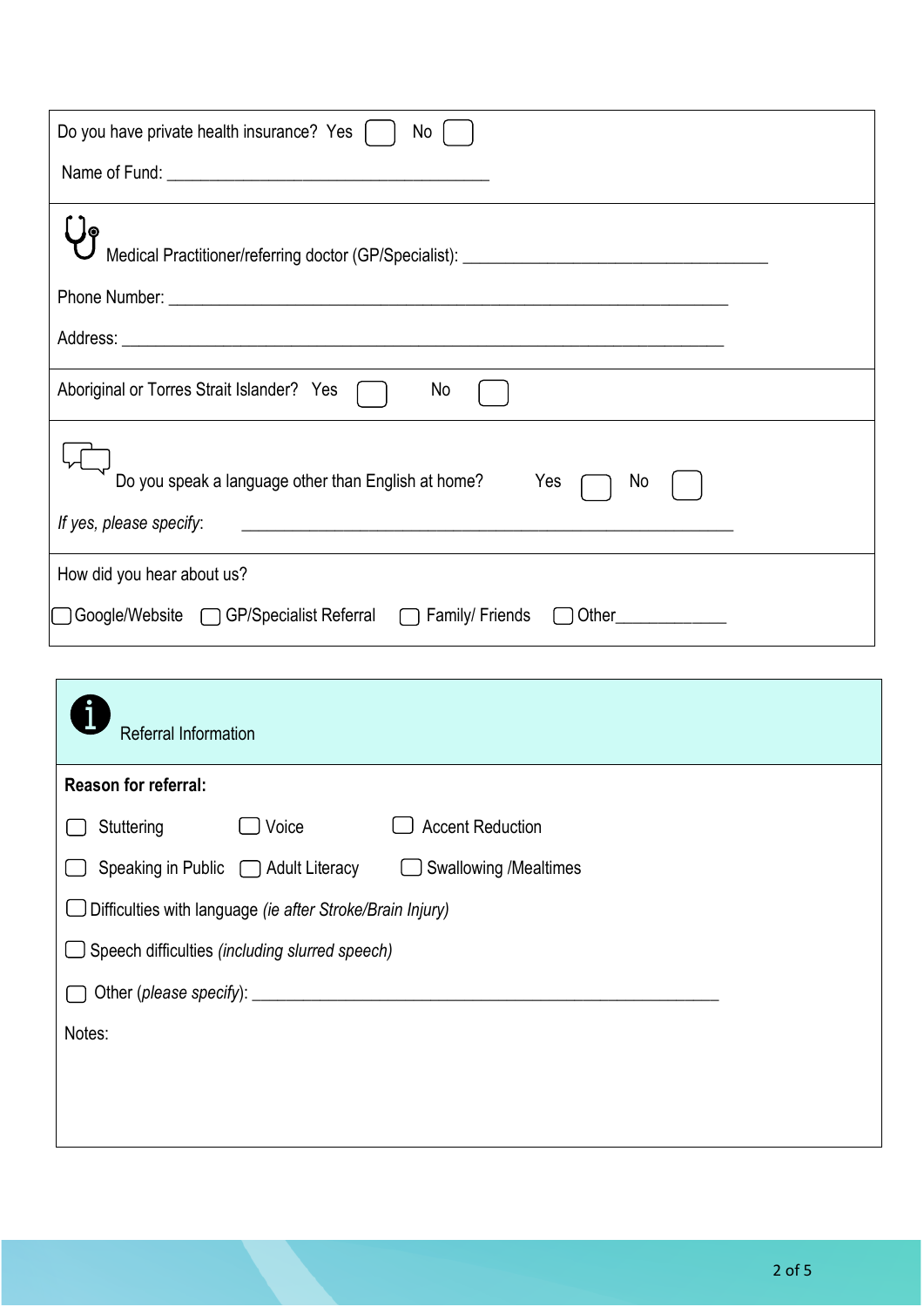| Medical History - Please provide copies of relevant medical reports.                                 |  |  |
|------------------------------------------------------------------------------------------------------|--|--|
| Are there any diagnosed illnesses/disorders? If yes, please provide details<br>Yes<br>No             |  |  |
|                                                                                                      |  |  |
|                                                                                                      |  |  |
| Have you recently been hospitalised?<br>If yes, please provide details<br>Yes<br>No                  |  |  |
|                                                                                                      |  |  |
|                                                                                                      |  |  |
|                                                                                                      |  |  |
| Have you had any recent operations?<br>If yes, please provide details<br>Yes<br>No                   |  |  |
|                                                                                                      |  |  |
|                                                                                                      |  |  |
| Is there a history in your family of:-                                                               |  |  |
|                                                                                                      |  |  |
| Heart disease<br>Blood pressure<br>Asthma<br><b>Stroke</b>                                           |  |  |
| <b>Diabetes</b><br>Hearing loss<br>$\Box$ Allergies (eg hay fever)                                   |  |  |
| Cognitive changes (eg. Dementia)<br>Neurological conditions (e.g. Parkinson's)                       |  |  |
| Digestive conditions (eg. reflux, ulcers)                                                            |  |  |
| Other conditions related to speech, language, literacy, social communication- please provide details |  |  |
|                                                                                                      |  |  |
| <b>Previous Intervention</b>                                                                         |  |  |
| Have you ever been assessed by a Speech Pathologist or received speech therapy?                      |  |  |
|                                                                                                      |  |  |
| No<br>Yes                                                                                            |  |  |
| If yes, please provide details                                                                       |  |  |
|                                                                                                      |  |  |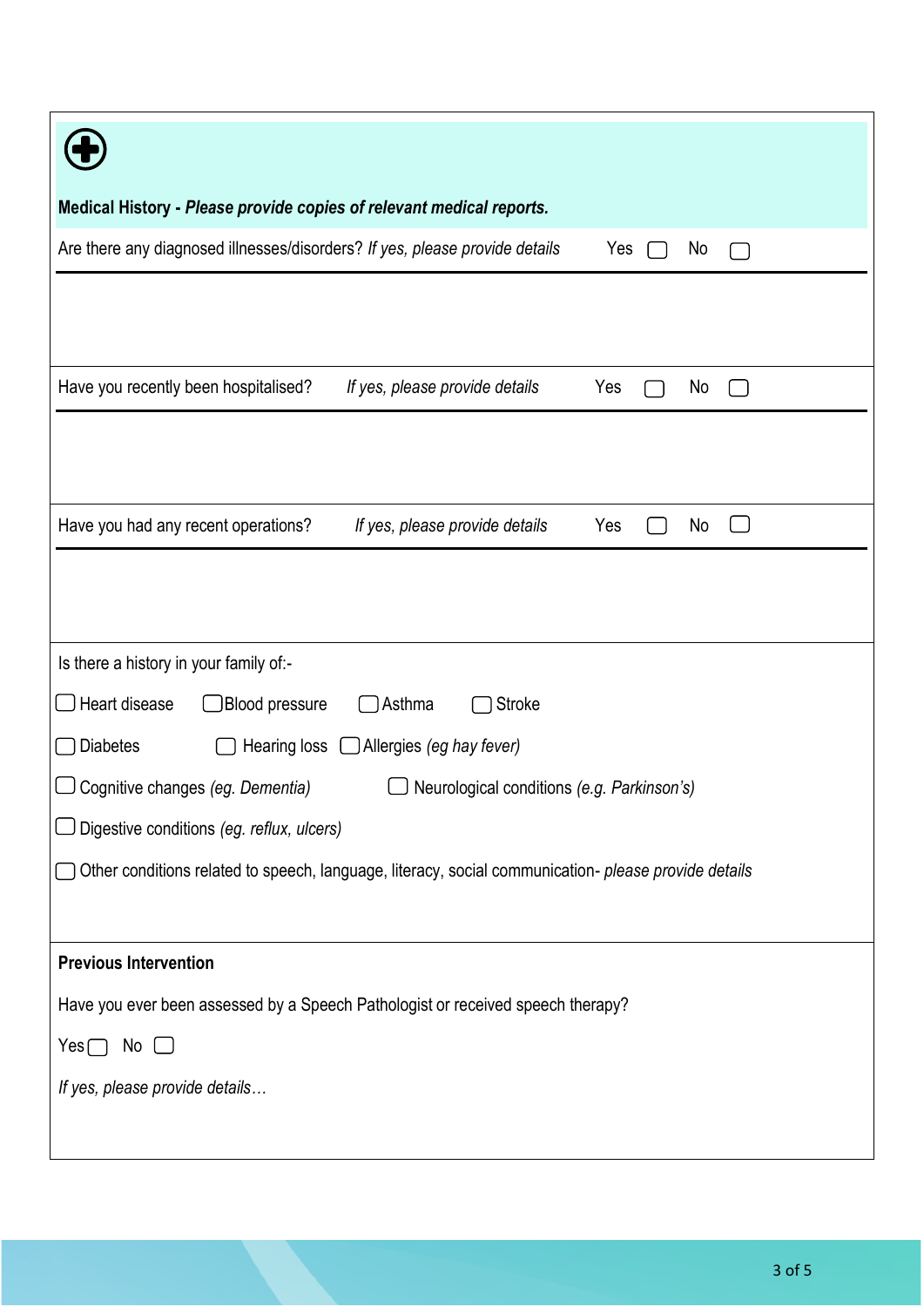| Have you been assessed by another allied health professional (ie Psychologist, Physiotherapist, OT)?                                                                                                            |  |  |
|-----------------------------------------------------------------------------------------------------------------------------------------------------------------------------------------------------------------|--|--|
| Yes $\Box$ No $\Box$                                                                                                                                                                                            |  |  |
| If yes, please provide details                                                                                                                                                                                  |  |  |
|                                                                                                                                                                                                                 |  |  |
|                                                                                                                                                                                                                 |  |  |
| <b>Consent to Treatment – Client Information</b>                                                                                                                                                                |  |  |
| I understand that if I have any questions or concerns regarding my treatment, I should discuss them with the Speech<br>Pathologist before signing this consent.                                                 |  |  |
| I understand that at times, it is important for my clinical information to be shared with other relevant Professionals, such<br>as a GP, a referring Specialist or an Allied Health Professional.               |  |  |
| I understand that a minimum of 24 hours notice is required for appointment changes or cancellations and that those<br>appointments cancelled or changed with less than 24 hours notice may incur a \$50.00 fee. |  |  |
| I consent to treatment and I consent to the release of my clinical information to other relevant Professionals if<br>required.                                                                                  |  |  |
| The information I have provided is correct and complete.                                                                                                                                                        |  |  |
|                                                                                                                                                                                                                 |  |  |
| Date: ________________________                                                                                                                                                                                  |  |  |
|                                                                                                                                                                                                                 |  |  |
| Thank you for taking the time to complete this form.                                                                                                                                                            |  |  |